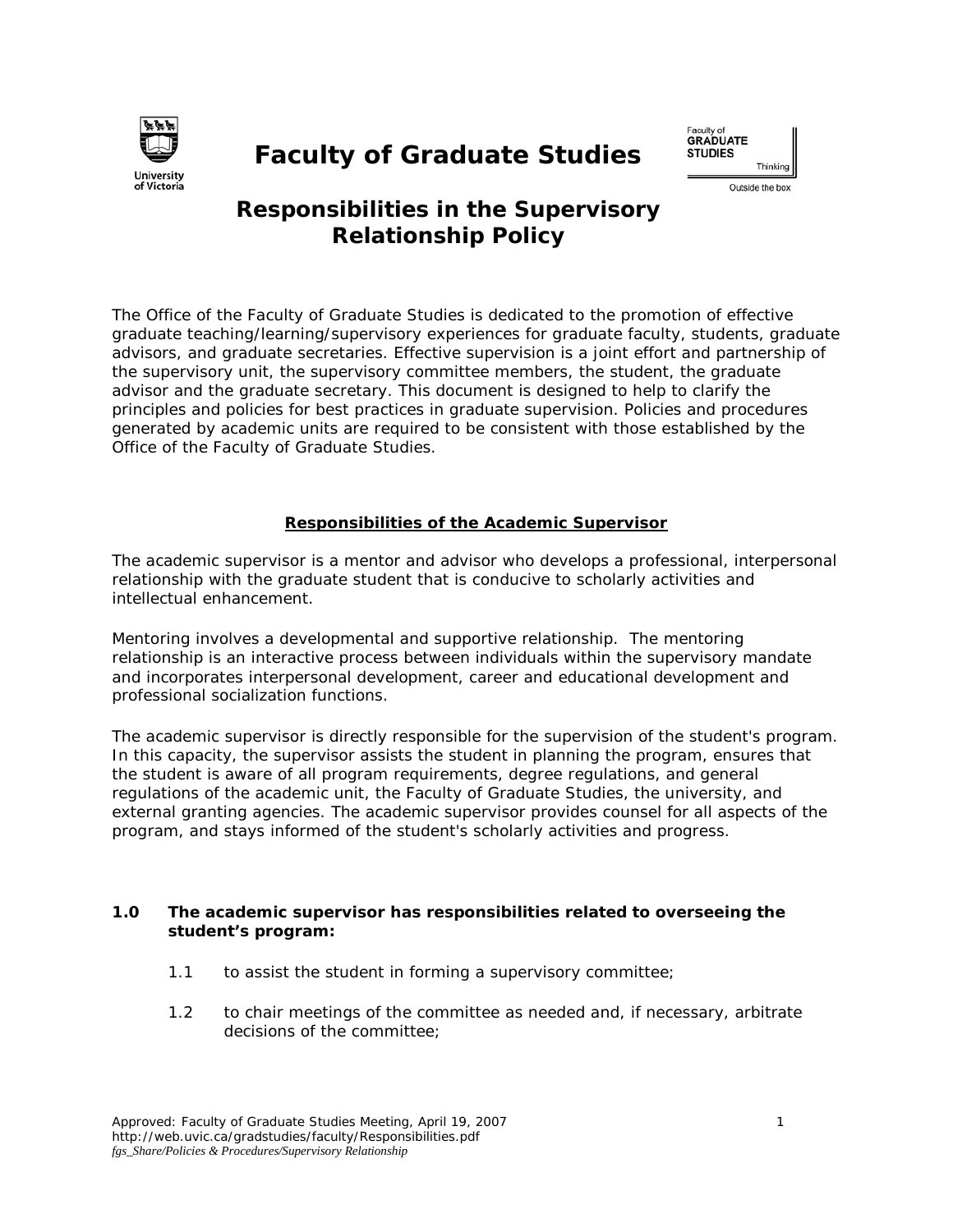- 1.3 to be aware of the rules and procedures of the Faculty of Graduate Studies, the university and relevant external agencies, and to advise the student of the responsibility to be aware of them as well;
- 1.4 to be aware of the rules and procedures of the academic unit regarding the supervisory process, documentation, and communication of academic progress, and to make the student aware of them as well;
- 1.5 to work in accordance with the academic unit's procedures to document and communicate the student's academic progress;
- 1.6 to be aware of the standards to which a major paper, thesis, dissertation or creative project must conform and to make the student aware of them as well;
- 1.7 to maintain contact with the student in accordance with the academic unit's procedures through mutually agreed upon regular meetings and to be reasonably available for consultation as needed;
- 1.8 to help in selecting appropriate course work for the program and also involve the supervisory committee when appropriate in the student's program;
- 1.9 to inform the student and direct them to source material on the Tri-Council Guidelines for Ethical Research in Humans and ensure that, where appropriate, student research or academic proposals involving human subjects have been submitted to the Human Research Ethics Committee for approval before the commencement of the research project;
- 1.10 to ensure that, where necessary, student research proposals have received approval before implementation from the appropriate committee reporting to the vice-president research. Examples include, but are not limited to, the Animal Care Committee, Hazardous Materials Committee, and Biosafety Committee;
- 1.11 to assist the student in negotiating a realistic timetable for the completion of the various requirements of the program of study;
- 1.12 to thoroughly examine the work submitted by the student and to make timely and constructive written comments for improvement on a schedule negotiated with the student;
- 1.13 to determine whether or not a draft of a major paper, thesis, dissertation or creative project is ready for submission to the supervisory committee. If a draft is not to be submitted, to provide to the student reasons in writing;
- 1.14 to make satisfactory arrangements for supervision of the student if the supervisor is to be away for more than three months and this absence is deemed detrimental to the student's progress. An interim supervisor is to be arranged by the supervisor and student in consultation, and the Office of the Faculty of Graduate Studies informed in writing. If the absence is extended, a replacement is to be found by the supervisor leaving;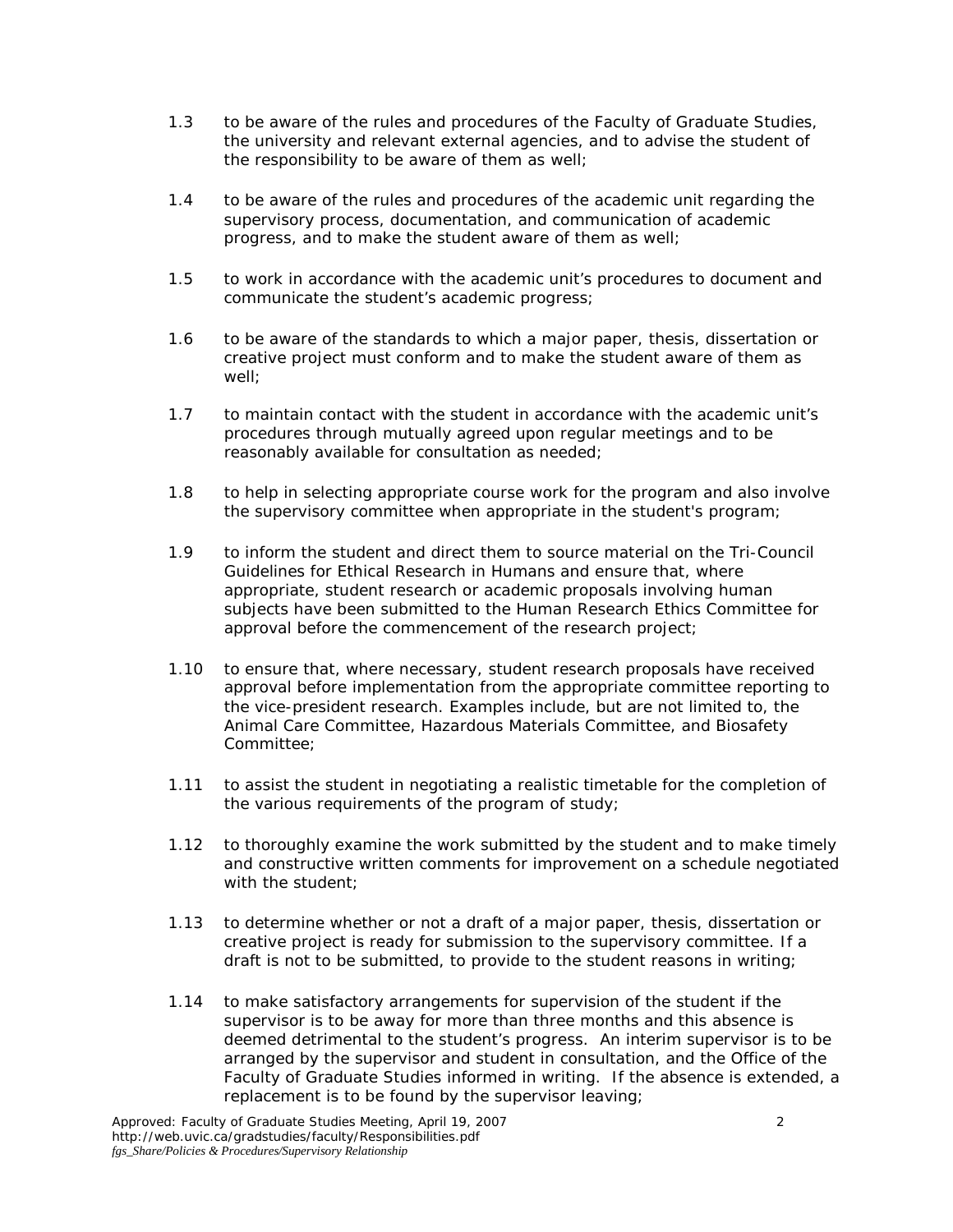- 1.15 to work within the academic unit's candidacy structure and with the academic unit's graduate advisor and/or graduate secretary in initiating the steps required in setting up candidacy examinations. The student should be consulted regarding the scheduling of such exams and expectations (which may or may not be negotiable) and times are to be communicated in writing;
- 1.16 when appropriate, to direct the student to the Office of Research Administration for advice regarding Intellectual Property; and
- 1.17 to encourage and assist the student to attend conferences and meetings in his/her field of study.

#### **2.0 The academic supervisor has responsibilities related to the basic principles of academic integrity and professionalism**:

- 2.1 to not withdraw monetary support without reason and due notice in writing and to stipulate a particular length of time before withdrawal of money;
- 2.2 to be aware of situations of potential conflict of interest or roles and conflict of commitment and to deal with them according to official university guidelines;
- 2.3 to acknowledge contributions of the student in published material;
- 2.4 to recommend that the dean of the Faculty of Graduate Studies withdraw a student when the supervisor, in consultation with the supervisory committee, the head of the academic unit and the graduate advisor has reasonable grounds to believe academic progress is not being made and continued supervision will not lead to the satisfactory completion of degree requirements by the student;
- 2.5 to withdraw from supervising a student when the supervisor and student, in consultation with the supervisory committee, the head of the academic unit and the graduate advisor are unable to resolve interpersonal conflicts which are impeding satisfactory academic progress toward degree requirements. The supervisor must give reasonable notice in writing of the withdrawal of supervision to the student, the graduate advisor and the Office of the Faculty of Graduate Studies; and to normally remain as supervisor until another supervisor is in place or the student is withdrawn;
- 2.6 the appointment of a replacement supervisor is expected to be negotiated by the graduate advisor, the student, and the replacement supervisor in consultation with the members of the supervisory committee;
- 2.7 It is unprofessional for a withdrawing supervisor or for a student whose supervisor has withdrawn to engage in personal recriminations related to the termination of the supervisory relationship.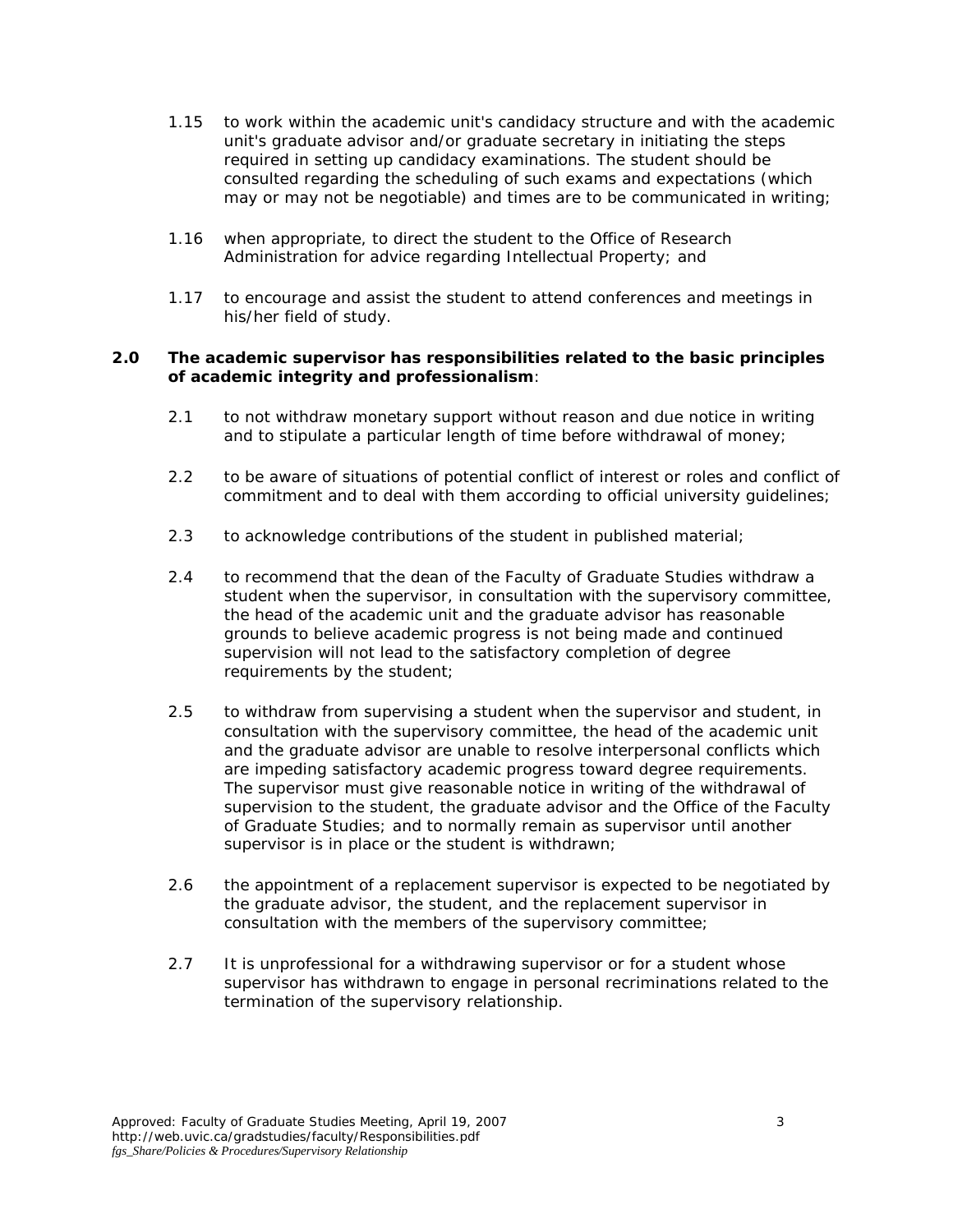# **Responsibilities of the Supervisory Committee**

Each student has a supervisory committee consisting of the academic supervisor and from one to three additional members depending on the student's program. Although the academic supervisor serves as the student's major advisor, committee members are expected to be involved in the student's program in accordance with the academic unit's procedures and to be available for consultation with the student in accordance with those procedures.

#### **3.0 The supervisory committee has responsibilities related to overseeing the student's program:**

- 3.1 to be aware of the rules and procedures of the Faculty of Graduate Studies, the university, and external granting agencies and to advise the student of them;
- 3.2 to recommend to the Faculty of Graduate Studies a program that has been approved by all members of the committee, including the student;
- 3.3 to, in accordance with the academic unit's supervisory procedures, participate in the evaluation of the proposed work plan;
- 3.4 to ensure that the student is aware of normal expectations concerning the length, quality, style, and standard presentation of the paper, thesis, dissertation or creative project;
- 3.5 to, in accordance with the academic unit's supervisory procedures, negotiate and guide the student in the implementation of the work plan, and to evaluate the progress of the student's work;
- 3.6 to aid in the arbitration of problems which arise between the student and the supervisor;
- 3.7 to evaluate drafts of the thesis, dissertation or creative project in accordance with the academic unit's supervisory procedures;
- 3.8 to serve as the core of the examining committee.

#### **4.0 Supervisory committee members have responsibilities related to the basic principles of scholarly integrity and professionalism**:

4.1 to withdraw from being on a student's committee when, in consultation with the entire supervisory committee, the head of the academic unit and the graduate advisor, the student and committee member are unable to resolve interpersonal conflicts which are impeding satisfactory academic progress and completion of the degree. The committee member must give reasonable notice in writing of the withdrawal from the committee to the student, the graduate advisor and the Office of the Faculty of Graduate Studies. The committee member must, in this case, negotiate a change of membership in accordance with this section and so as to minimize to the extent possible the negative impact of the change on the student's program; and normally to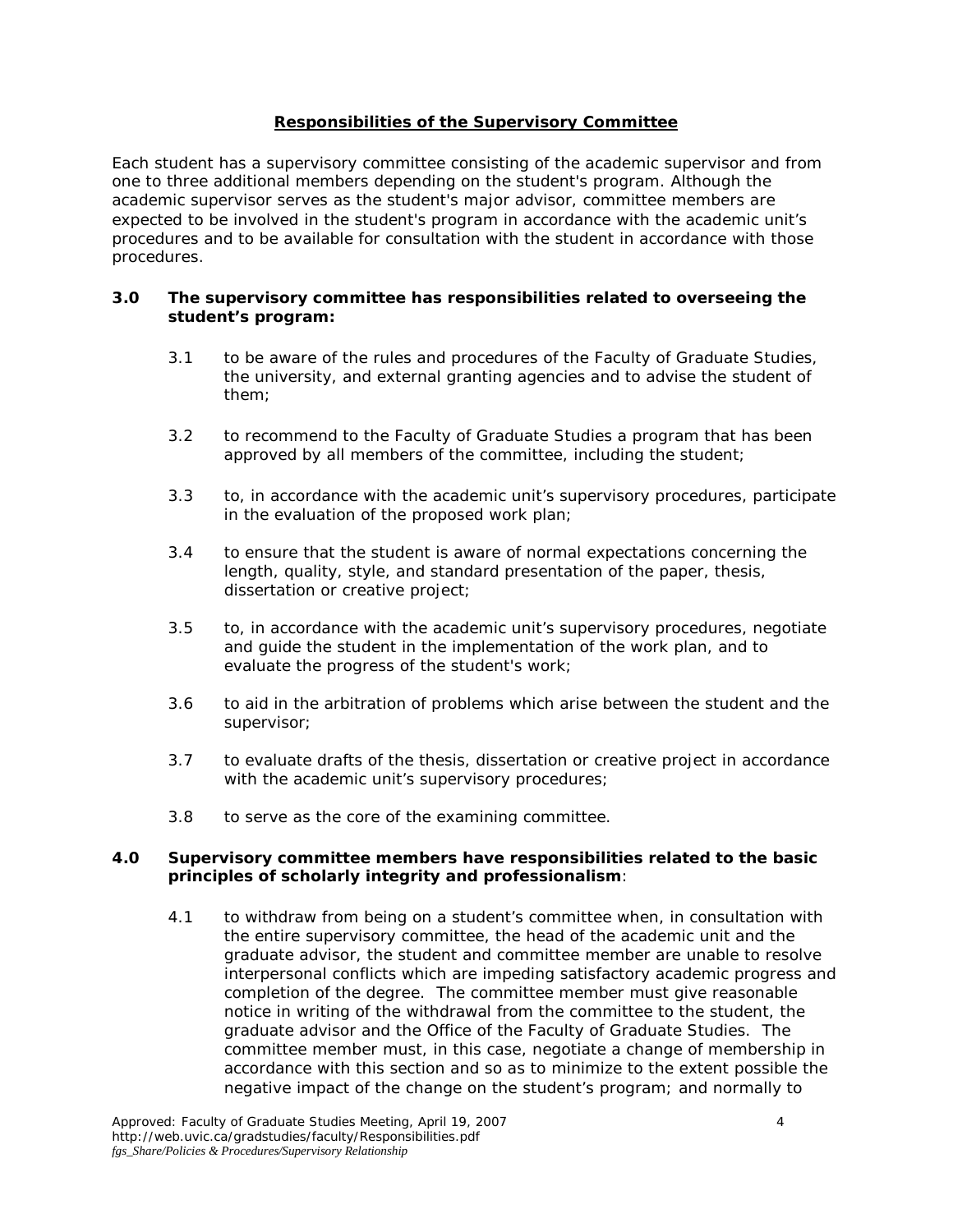remain on the committee until another committee member is in place or the student is withdrawn;

- 4.2 to work with the supervisor, other committee members and the student to find a replacement in order to minimize to the extent possible any negative impact on the student's program.
- 4.3 It is unprofessional for a withdrawing committee member or for a student whose committee member has withdrawn to engage in personal recriminations related to the termination of the supervisory relationship.

#### **Responsibilities of the Dean of the Faculty Graduate Studies**

- **5.0** In the case of alleged non-compliance with these supervisory guidelines by an academic supervisor or supervisory committee member, the dean of the Faculty of Graduate Studies has the following responsibilities:
	- 5.1 to request a written report from the person making the allegation;
	- 5.2 to review the written report of noncompliance;
	- 5.3 to provide an opportunity for a consultative process with the parties involved;
	- 5.4 where, in the opinion of the dean, a report of noncompliance constitutes "misconduct" as that term is defined in the university's Policy on Scholarly Integrity, the dean may make a complaint under the Policy on Scholarly Integrity and the report shall thereafter be dealt with in accordance with that Policy;
	- 5.5 where, in the opinion of the dean, a report of noncompliance does not constitute "misconduct" as that term is defined in the university's Policy on Scholarly Integrity or does not warrant invoking the university's Policy on Scholarly Integrity, the dean shall forward a copy of the report to the student's academic supervisor and the members of the student's supervisory committee with an invitation to send a response to the dean; the dean may also, when appropriate, forward a copy of the report to the student.
	- 5.6 After reviewing any responses to the report, the dean may
		- a. meet with the person who made the report, the student's academic supervisor and the student's supervisory committee either together or separately to discuss the report and the responses to the report for the purpose of:
			- a.1 seeking a resolution of any conflicts among the parties;
			- a.2 discussing methods of compliance in the future;
			- a.3 proposing education and remedial strategies for particular parties.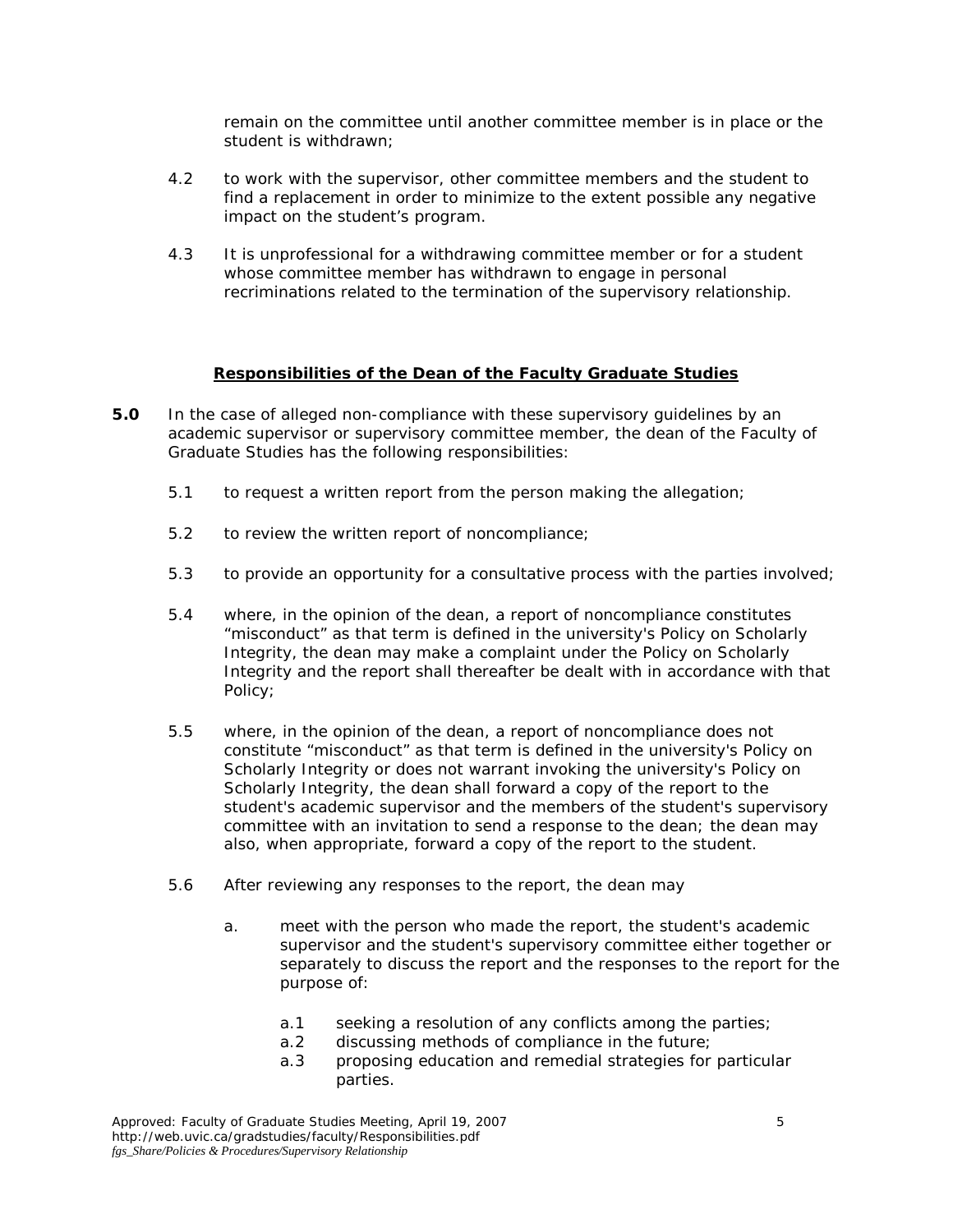- b. Where the dean is satisfied that the matter can be satisfactorily dealt with in writing, the dean shall send a letter to the person who made the report and all persons to whom a copy of the report was sent.
- c. Where a satisfactory resolution cannot be reached in this manner the dean may refer the issue to the Peer Review of Supervisory Practices Committee or may initiate procedures under section 56 of the Framework Agreement.

# **Responsibilities of the Student**

In entering a graduate degree program, a graduate student is making a commitment to devote the time and energy necessary to complete the program. The supervisory committee has the right to expect reasonable effort, initiative, respect and receptiveness to suggestions and criticisms. The student must accept the rules, procedures and standards in place in the program at the University of Victoria and is expected to check the university calendar and academic unit documents for regulations regarding academic and nonacademic matters. The student has a right to be present and participate in meetings of the supervisory committee concerning the student's program requirements and may initiate and negotiate changes to the program and committee membership in full consultation with the committee and without prejudice due to changes requested.

# **6.0 Graduate students have the following responsibilities:**

- 6.1 to make a commitment and to show dedicated efforts to gain the background knowledge and skills needed to pursue and complete the research or creative project successfully;
- 6.2 to develop, in conjunction with the supervisor, a plan and a timetable for completion of all stages of the degree program, and to adhere to a schedule to meet appropriate deadlines;
- 6.3 to maintain contact with the supervisor through mutually agreed upon regular communication and be reasonably available for consultation as needed;
- 6.4 to maintain registration throughout the program and (for international students) to ensure that student visas and (where applicable) employment authorization documents are kept up to date. To inform the supervisor of any temporary withdrawal from the program and reasons for the absence;
- 6.5 to keep the supervisor, the graduate advisor and the Graduate Admissions and Records Office informed on how the student can be contacted;
- 6.6 to give serious consideration to and respond professionally to the advice and criticisms received from the supervisor and other members of the supervisory committee;